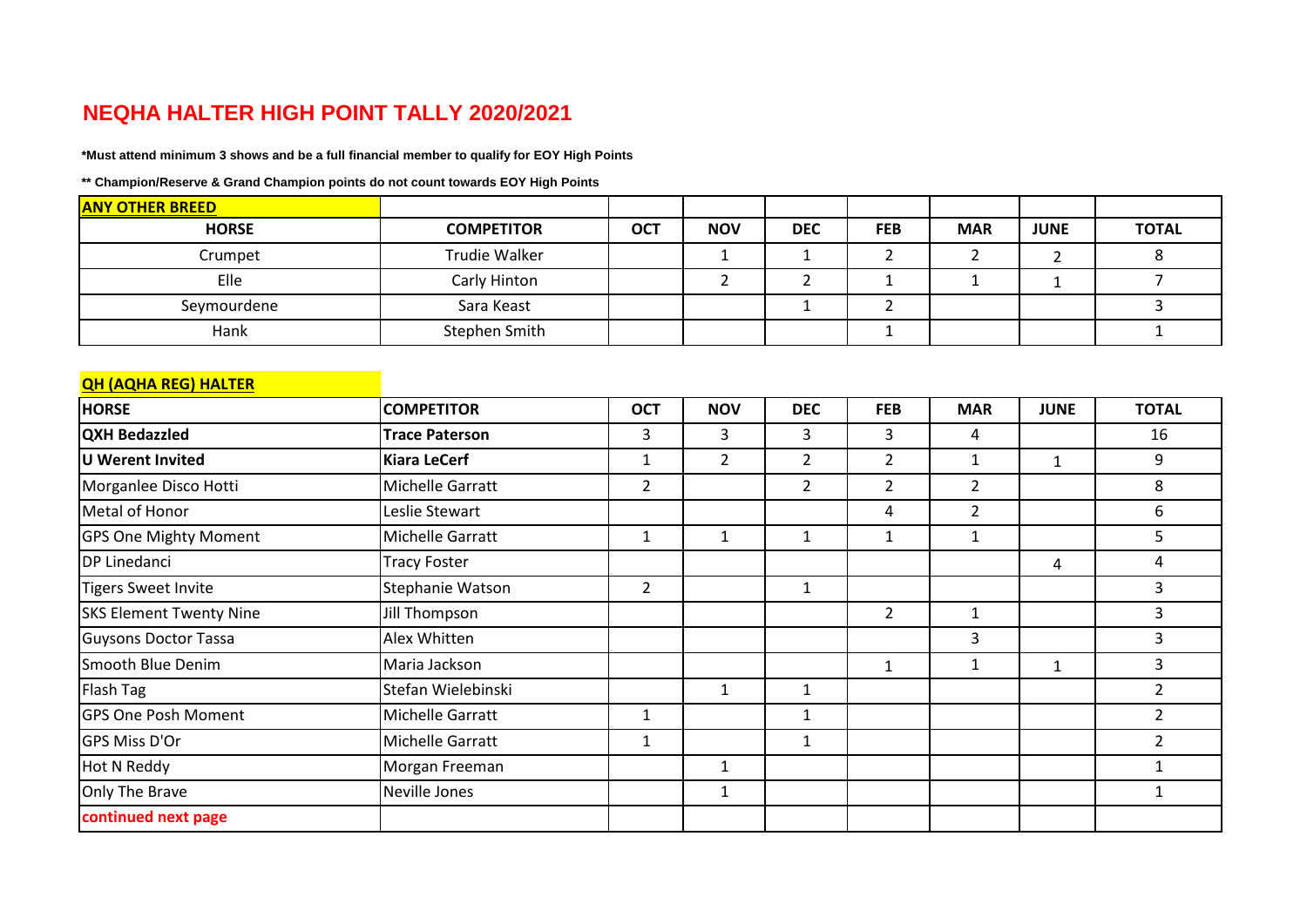| <b>QXH You Cant Touch This</b> | <b>Trace Paterson</b> |  |  |  |  |
|--------------------------------|-----------------------|--|--|--|--|
| Silvery Spur Bobs Chance       | Natalie Camilleri     |  |  |  |  |
| <b>CP Ima Fire Dancer</b>      | Ken Smith             |  |  |  |  |
| Shez Sum Duck                  | Maria Jackson         |  |  |  |  |
| Lowesoft Goldstar Siroco       | Louise Nash           |  |  |  |  |

## **PAINT (PHAA REG) HALTER**

| <b>HORSE</b>                 | <b>COMPETITOR</b>       | <b>OCT</b> | <b>NOV</b>     | <b>DEC</b>     | <b>FEB</b>     | <b>MAR</b>               | <b>JUNE</b> | <b>TOTAL</b>   |
|------------------------------|-------------------------|------------|----------------|----------------|----------------|--------------------------|-------------|----------------|
| <b>GPS One Mighty Moment</b> | <b>Michelle Garratt</b> | 2          | $\mathcal{P}$  | $\overline{2}$ | 2              | $\overline{\phantom{a}}$ |             | 10             |
| <b>QXH Bedazzled</b>         | <b>Trace Paterson</b>   |            | $\overline{2}$ |                | 4              | 1                        |             | 9              |
| <b>GPS Whisper</b>           | <b>Allison Cousins</b>  |            | 3              | 2              |                |                          |             | 5              |
| Tally S One Kool Judge       | James Power             |            |                |                | 1              |                          |             | 5              |
| Each to their Roan           | <b>Dylan Hughes</b>     |            |                |                | 1              | $\overline{2}$           |             | 5              |
| <b>KPM Razor</b>             | Patricia Easey          | 2          |                |                |                |                          |             | 3              |
| <b>DMB</b> Gunslinger        | Dee Gavin               |            |                |                | 3              |                          |             |                |
| <b>Mustang Leotie</b>        | <b>Travis Baird</b>     |            |                |                |                | 3                        |             | 3              |
| <b>Mustang Peggy Sioux</b>   | <b>Travis Baird</b>     |            |                |                | 1              |                          |             | $\overline{2}$ |
| <b>GB Harry Houdini</b>      | James Power             |            |                |                | $\overline{2}$ |                          |             | $\overline{2}$ |
| TJS Awesome Moonshine        | Kathryn Kovic           |            |                |                |                |                          |             | 2              |
| <b>Wayouts Royal Gift</b>    | Elizabeth Wagner        |            |                |                | $\mathbf{1}$   |                          | 1           | $\mathcal{P}$  |
| GP Sheza Goddess             | Frances Coombes         |            |                |                |                |                          |             |                |
| Morganlee Disco Hotti        | Michelle Garratt        |            |                |                |                |                          |             |                |
| Spinning Spooky              | <b>Maddison Ellwood</b> |            |                |                | $\mathbf 1$    |                          |             |                |
|                              |                         |            |                |                |                |                          |             |                |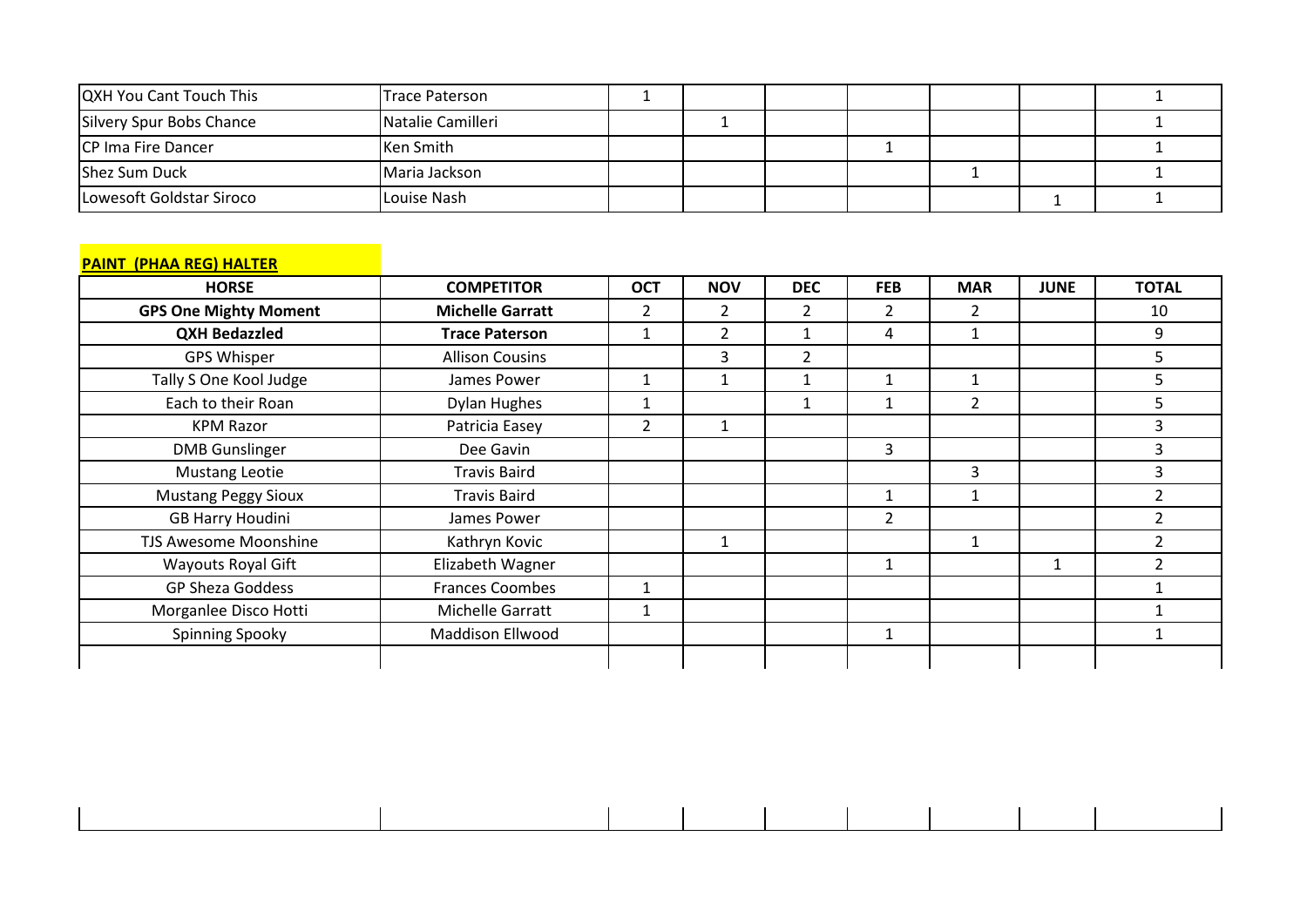| <b>PHAA PAINT BRED PHAA</b>  |                         |            |            |            |            |               |             |              |
|------------------------------|-------------------------|------------|------------|------------|------------|---------------|-------------|--------------|
| <b>HORSE</b>                 | <b>COMPETITOR</b>       | <b>OCT</b> | <b>NOV</b> | <b>DEC</b> | <b>FEB</b> | <b>MAR</b>    | <b>JUNE</b> | <b>TOTAL</b> |
| <b>Morganlee Disco Hotti</b> | <b>Michelle Garratt</b> |            |            | 2          |            |               |             |              |
| Double Oh Krymsum            | Linda Café              |            |            |            |            |               |             | 3            |
| HS Cowboy Kiss This          | Victoria Egan           |            | 3          |            |            |               |             | 3            |
| <b>TBH ImHotYourNot</b>      | <b>Maddison Worthe</b>  |            | 2          |            |            |               |             |              |
| <b>Mustang Spanish Flirt</b> | <b>Travis Baird</b>     |            |            |            |            |               |             |              |
| DMB Shes So Sassy            | Melissa Eeles           |            |            |            |            | 2             |             |              |
| DP Born To Be Easy           | <b>Tori Covic</b>       |            |            |            |            | $\mathcal{P}$ |             |              |
| <b>GPS One Posh Moment</b>   | Michelle Garratt        |            |            |            |            |               |             |              |
| LA Summer Touch              | Alissa Balderston       |            |            |            |            |               |             |              |
| AOQ Just Perfexion           | Dee Gavin               |            |            |            |            |               |             |              |
| Mustang Just Talkin To Ya    | <b>Travis Baird</b>     |            |            |            |            |               |             |              |
| JTF Lootin Loop              | Michelle Garratt        |            |            |            |            |               |             |              |

| <b>AAA APPALOOSA</b>       |                   |            |            |            |            |            |             |              |
|----------------------------|-------------------|------------|------------|------------|------------|------------|-------------|--------------|
| <b>HORSE</b>               | <b>COMPETITOR</b> | <b>OCT</b> | <b>NOV</b> | <b>DEC</b> | <b>FEB</b> | <b>MAR</b> | <b>JUNE</b> | <b>TOTAL</b> |
| <b>HMF Incandescent</b>    | Jessica Hinton    |            |            |            |            |            |             |              |
| Middle L Madnificent       | Roz Gough         |            |            |            |            |            |             |              |
| <b>Radical Dreamer</b>     | Jodie Nicholls    |            |            |            |            |            |             |              |
| Squirrel Creek My Comanche | Jessica Mitchell  |            |            |            |            |            |             |              |
| Naturally On Time          | Ellie York        |            |            |            |            |            |             |              |
|                            |                   |            |            |            |            |            |             |              |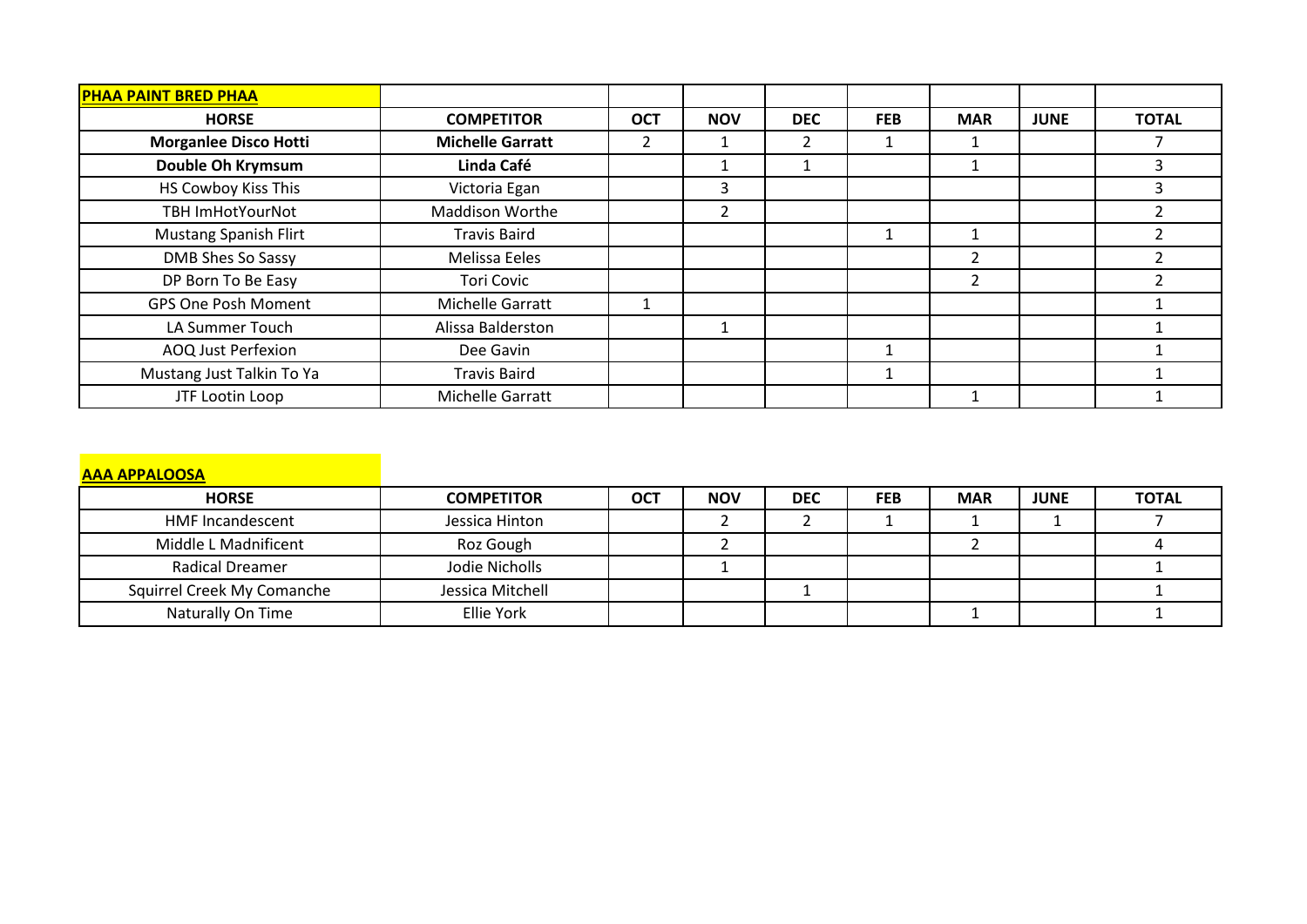| <b>High Point Halter Horse of the Year</b> |                        |                |                |                |                |                |                |                         |
|--------------------------------------------|------------------------|----------------|----------------|----------------|----------------|----------------|----------------|-------------------------|
| <b>HORSE</b>                               | <b>COMPETITOR</b>      | <b>OCT</b>     | <b>NOV</b>     | <b>DEC</b>     | <b>FEB</b>     | <b>MAR</b>     | <b>JUNE</b>    | <b>TOTAL</b>            |
| QXH Bedazzled                              | <b>Trace Paterson</b>  | 4              | $\overline{3}$ | 4              | $\overline{7}$ | 5              |                | 23                      |
| <b>GPS One Mighty Moment</b>               | Michelle Garratt       | 3              | $\overline{2}$ | $\overline{2}$ | 3              | 6              |                | 16                      |
| Morganlee Disco Hotti                      | Michelle Garratt       | 4              |                | 4              | $\overline{3}$ | 4              |                | 15                      |
| Each to their Roan                         | <b>Dylan Hughes</b>    | $\mathbf{1}$   |                | $\mathbf{1}$   | $\mathbf{1}$   | 6              |                | 9                       |
| <b>HMF Incandescent</b>                    | Jessica/Carley Hinton  |                | $\overline{2}$ | $\overline{2}$ | $\mathbf{1}$   | 3              | $\mathbf{1}$   | 9                       |
| U Werent Invited                           | Kiara LeCerf           | $\mathbf{1}$   | $\overline{2}$ | $\overline{2}$ | $\overline{2}$ | $\mathbf{1}$   |                | 8                       |
| Smooth Blue Denim                          | Maria Jackson          |                |                |                | $\overline{2}$ | 4              | $\mathbf{1}$   | $\overline{7}$          |
| <b>GPS Whisper</b>                         | <b>Allison Cousins</b> |                | $\overline{3}$ | $\overline{2}$ |                |                |                | 5                       |
| Tally S One Kool Judge                     | James Power            | $\mathbf{1}$   | $\mathbf{1}$   | $\mathbf{1}$   | $\mathbf{1}$   | $\mathbf{1}$   |                | 5                       |
| <b>GPS One Posh Moment</b>                 | Michelle Garratt       | 3              |                | $\mathbf{1}$   |                |                |                | $\overline{4}$          |
| Metal of Honour                            | Leslie Stewart         |                |                |                | 4              |                |                | $\overline{4}$          |
| Middle L Madnificent                       | Roz Gough              |                | $\overline{2}$ |                |                | $\overline{2}$ |                | $\overline{\mathbf{4}}$ |
| <b>Mustang Peggy Sioux</b>                 | <b>Travis Baird</b>    |                |                |                | $\mathbf{1}$   | 3              |                | 4                       |
| JTT Lopin Loot                             | Michelle Garratt       |                | $\mathbf{1}$   |                |                | 3              |                | 4                       |
| Mustang Leoti                              | <b>Travis Baird</b>    |                |                |                |                | 4              |                | $\overline{4}$          |
| DP Linedancin                              | <b>Tracy Foster</b>    |                |                |                |                |                | $\overline{4}$ | $\pmb{4}$               |
| GPS Miss D'Or                              | Michelle Garratt       | $\mathbf{1}$   | $\mathbf{1}$   | $\mathbf{1}$   |                |                |                | 3                       |
| QXH You Cant Touch This                    | <b>Trace Paterson</b>  | $\mathbf{1}$   | $\overline{2}$ |                |                |                |                | 3                       |
| <b>Tigers Sweet Invite</b>                 | Stephanie Watson       | $\overline{2}$ |                | $\mathbf{1}$   |                |                |                | 3                       |
| <b>KPM Razor</b>                           | Patricia Easey         | $\overline{2}$ | $\mathbf{1}$   |                |                |                |                | 3                       |
| HS Cowboy Kiss This                        | Victoria Egan          |                | 3              |                |                |                |                | 3                       |
| <b>DMB</b> Gunslinger                      | Dee Gavin              |                |                |                | $\overline{3}$ |                |                | 3                       |
| Double Oh Krymsum                          | Linda Café             |                | $\mathbf{1}$   | $\mathbf{1}$   |                | $\mathbf{1}$   |                | 3                       |
| Flash Tag                                  | Stefan Wielebinski     |                | $\mathbf{1}$   | $\mathbf{1}$   |                |                |                | $\overline{2}$          |
| <b>TBH ImHotYourNot</b>                    | Maddison Worthe        |                | $\overline{2}$ |                |                |                |                | $\overline{2}$          |
| <b>GB Harry Houdini</b>                    | James Power            |                |                |                | $\overline{2}$ |                |                | $\overline{2}$          |
| Shez Sum Duck                              | Maria Jackson          |                |                |                |                | $\overline{2}$ |                | $\overline{2}$          |
| <b>Invited Early</b>                       | Sue Williams           |                |                |                |                | $\overline{2}$ |                | $\overline{2}$          |
| continued next page                        |                        |                |                |                |                |                |                |                         |